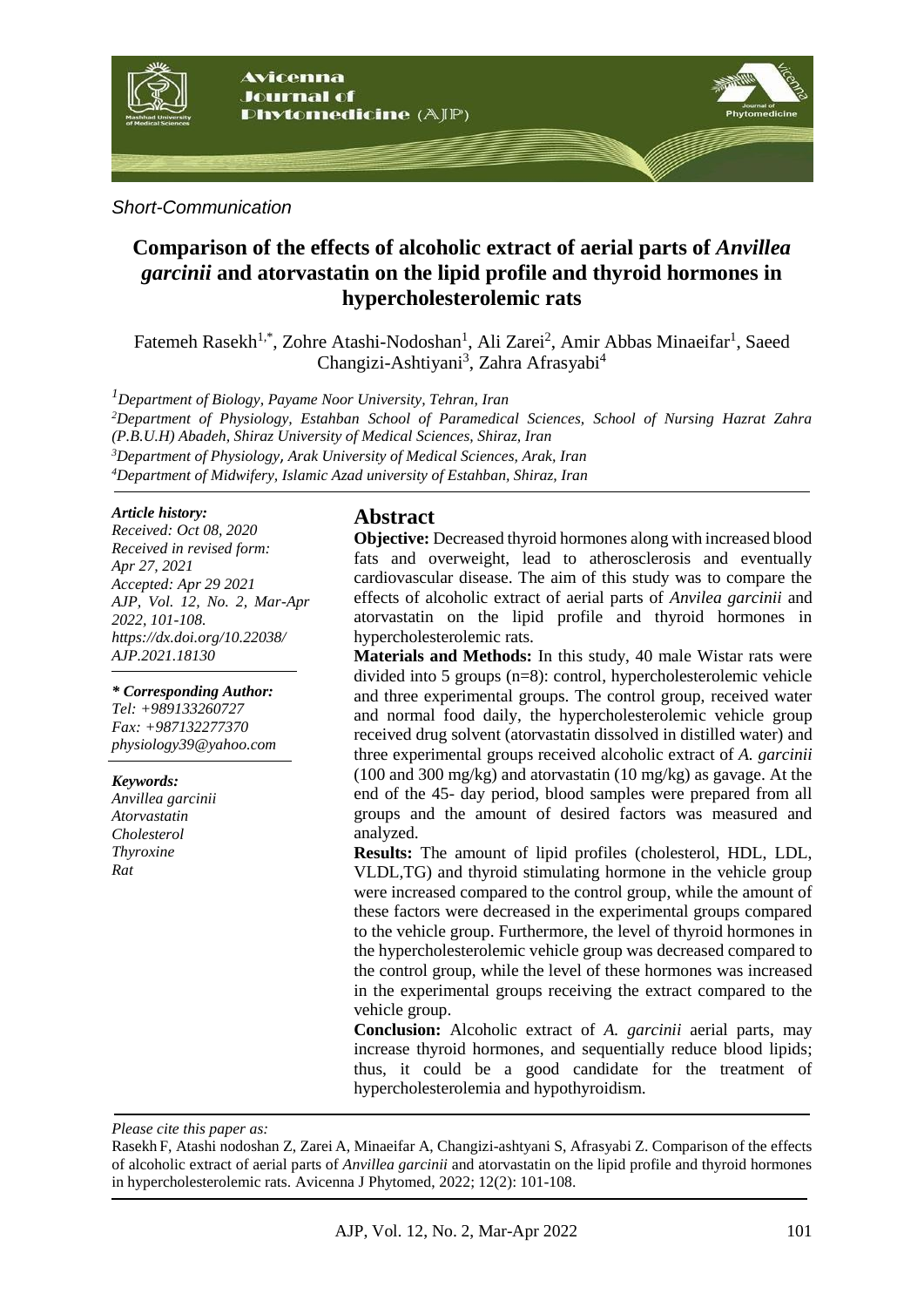# **Introduction**

In the United States, more than 100 million people, or about 53% of adults, suffer from high LDL-C (low-density lipoprotein-cholesterol) and approximately 31 million people have cholesterol levels above 240 mg/L, putting them at risk for cardiovascular disease. One of the main risk factors for cardiovascular disease is hypothyroidism (Karr, 2017).

As one of the body's endocrine glands, the thyroid gland is responsible for maintaining energy homeostasis, metabolism, and stimulating cell activity, and is involved in development, differentiation, and maturation. Decreased levels of thyroid hormones reduce basal metabolism, increase fat, overweight and atherosclerosis, and eventually lead to cardiovascular disease. Therefore, the prevention of the decrease in thyroid hormones, reduces the amount of blood lipids and the risk of cardiovascular diseases. Obviously, various chemical drugs such as atorvastatin, levothyroxine, etc., which are used to reduce blood lipids and hypothyroidism cause side effects such as nausea, liver and digestive disorders, dizziness, etc. (Zabihi et al., 2020; Adibi and Khoshvaghti, 2019).

In disease prevention and treatment, the use of medicinal plants has a growing trend. In previous years, in some cases, natural medicines, especially medicinal herbs, were the only means of treatment (ShekarForosh et al., 2012). *Anvillea garcinii* is a shrub with yellow flowers that belongs to the Asteraceae family and is used in traditional medicine to treat digestive problems, hepatitis and pulmonary complications (Hammiche and Maiza, 2006; Miara, 2019). *A. garcinii* aerial parts contain phenolic compounds (Talebi et al., 2015 ), flavonoids (Perveen, 2018) and germacranolides (Abdel-Sattar and McPhail, 2000) such as 9 hydroxy parthenolide, which is widely used as a renewable source in pharmaceutical and cosmetic industries (Moumou, 2011a, 2011b, 2011c) and several chemicals have been synthesized from it (Moumou, 2010,

2012, 2011d). As a result of its antioxidant properties, and due to its effects in terms of increasing insulin sensitivity and inhibition of α-amylase and α-glucosidase, *A. garcinii* extract has anti hyperglycemic, antihyperlipidemic and anti-inflammatory activities and is effective in treating diabetes and its complications (Kandouli, 2017; Kharjul et al., 2014). Consumption of *A. garcinii* ethanolic extract before CCl<sup>4</sup> consumption, provides liver protection in rats (Perveen, 2018; Aqababa et al., 2016) and has a very strong anti-ulcer property (de Lira Mota, 2009; Perveen, 2018). Ethyl acetate extract of *A. garcinii* has antioxidant properties, and anticholinesterase, antityrosinase and anti- α-glucosidase activity. This plant extract reduces the amount of blood lipids in diabetic rats (Abdel-Sattar and McPhail, 2000). Blood lipid levels are inversely related to thyroid hormone levels (Chin et al., 2014). Since there are few studies on hypolipidemic properties of *A. garcinii* and no reports on its effect on the pituitary gland, this study compared the effects of alcoholic extracts of aerial parts of *A. garcinii* and atorvastatin on lipid profiles and thyroid hormones in hypercholesterolemic rats.

# **Materials and Methods**

The present study was performed on 40 male Wistar rats with the ethical code: IR.PNU.REC.1398.117. The animals were purchased from Shiraz Vaccine and Serum Research Institute. In all stages, the approvals related to the principles of working with laboratory animals and the law on care and use of laboratory animals were observed. During the experimental period, the animals were exposed to 22 to 26°C, 12 hours of darkness and 12 hours of light and were randomly divided into 5 groups of 8 rats (Zabihi et al., 2020) as follows: 1) The control group was only on a normal diet and water; 2) The hypercholesterolemic vehicle group received daily 0.2 ml of normal saline (atorvastatin dissolved in distilled water and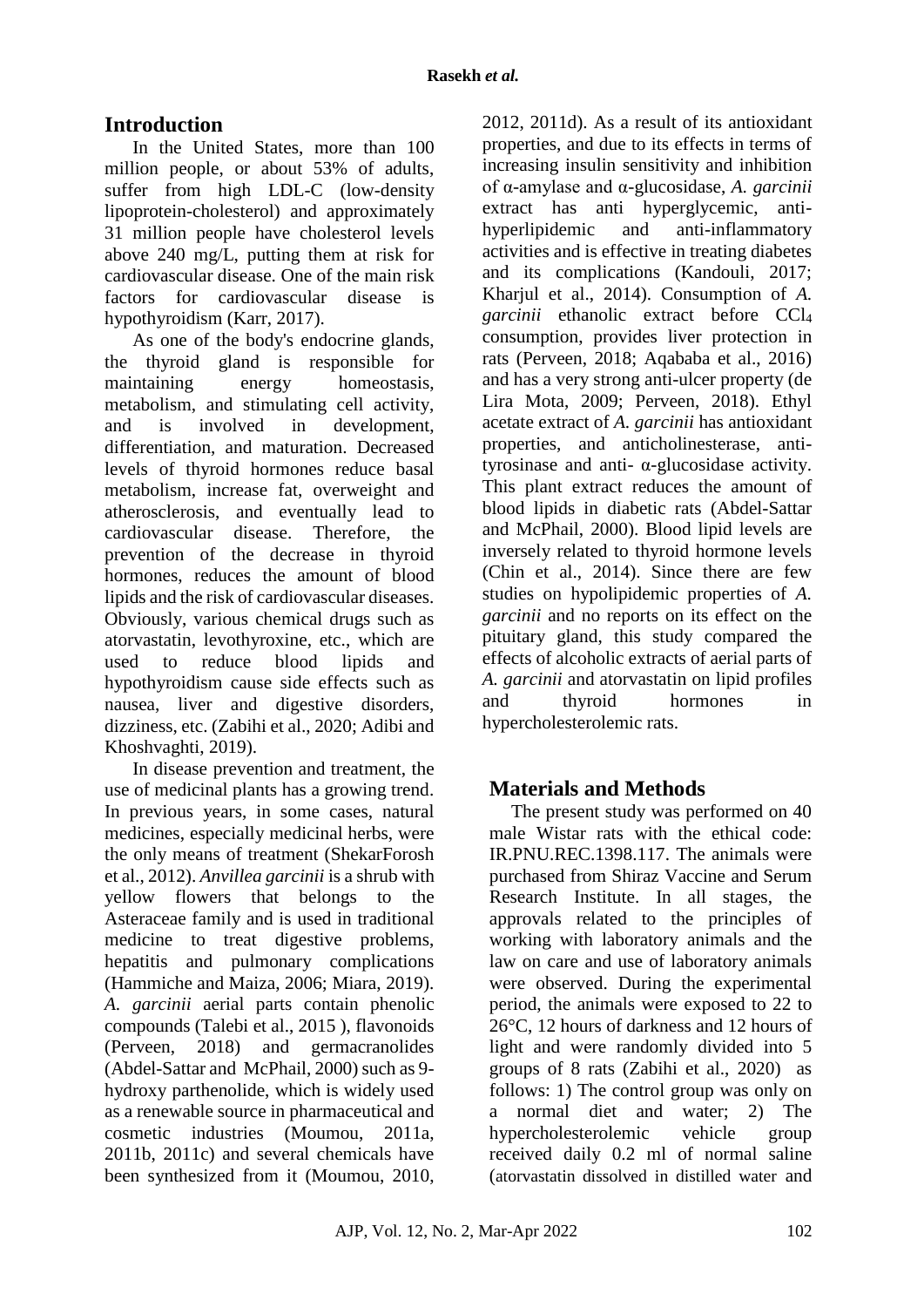plant extract); 3) The hypercholesterolemic group treated with hydroalcoholic extract of the aerial parts of *A. garcinii* (0.2 ml of 100 mg / kg extract daily per rat); 4) The hypercholesterolemic group treated with hydro alcoholic extract of the aerial parts of *A. garcinii* (0.2 ml of 300 mg / kg extract daily per rat) and 5) The hypercholesterolemia group treated with atorvastatin (0.2 ml of 10 mg / kg per rat per day) (Kandouli, 2017; Kharjul et al., 2014; Perveen 2018 a). The extract, normal saline and atorvastatin were administered orally. Groups 2 to 5 received a high-fat diet. All groups were starved the night before blood sampling but they had free access to water. At the end of the 45-day period, cardiac blood samples were taken for laboratory tests. The blood serum was prepared by centrifugation at 3000 rpm for 10 min and transferred to the laboratory. Then, the amount of biochemical factors such as triglyceride (TG), cholesterol, TSH (thyroid stimulating hormone), T3, T4, VLDL (very low-density lipoprotein), LDL (low-density lipoprotein) and HDL (highdensity lipoprotein) were measured by a USA-made biochemical autoanalyzer (model Ra-2000) and Kit Pars tests (Pars Azmoun Co. Manufacturer of laboratory biochemistry kits under license from Diaknostic Company in Iran).

### **Preparing a high-cholesterol diet**

Based on a normal rodent diet element, the high-fat diet included the rodent-based diet supplemented with 15% animal fat, 4% cholesterol (Sigma-USA) and 1% colic acid (Sigma-USA). This formula is suitable in terms of calories and energy needed to induce fatty liver. Rats were not restricted in receiving water or nutrients during the experimental period (Efati et al., 2016).

### **Preparation of** *A. garcinii* **extract**

*A. garcinii* was collected from one of the natural habitats of this plant in Mohr city, Fars province, in April 2017 and was identified in the PNU herbarium and is kept in thePNU plant herbarium of With Herbarium code: 396026.

#### **Extraction by percolation method**

To prepare the extract, after preparing the aerial parts of the plant and separating its impurities, 200 g of the plant was crushed in a mill. It was then poured slowly into the percolator. The device was filled with the powder by applying uniform pressure on the surface of the percolator. Then, a filter paper was placed on the round surface and one or two pieces of glass with a heavy metal body were placed on it, so that the uniformity of the powder would not be disturbed when adding 70% alcoholic solvent because the solvent should be added in such a way that it always covers the plant powder and does not dry out during the extraction operation. The powder was stored with the solvent for 72 hr in a closed container at room temperature. Henceforth, the valve of the device was opened and the desired extract was separated and concentrated in a rotary device at 37°C. Then, it was dried in a desiccator. Using this method, the powdered extract was obtained with a yield of 3% (Handa et al., 2008).

### **Statistical analysis**

Data are reported as the mean and standard error (Mean±SD). The statistical significances were evaluated by one-way ANOVA followed by Tukey tests. These were used to do inter-group comparison, while considering p≤0.05 as the significance level.

### **Results**

The level of cholesterol in the hypercholesterolemia vehicle group compared with the control group, showed a significant increase. However, its level in all experimental groups compared to the hypercholesterolemia vehicle group and in experimental groups receiving *A. garcinii*  extract compared to the groups receiving atorvastatin showed a significant decrease  $(p=0.000)$ . The amount of HDL in the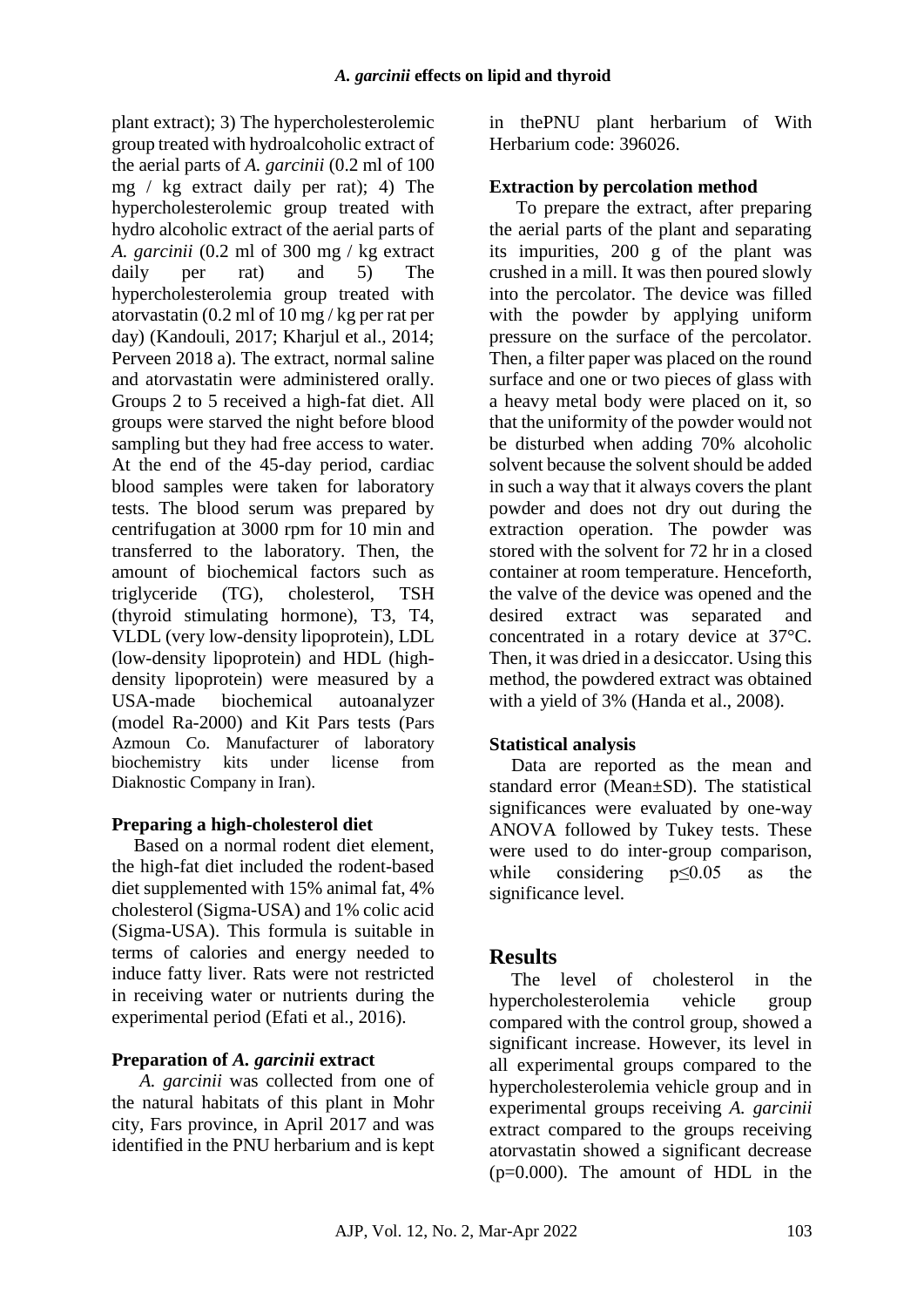hypercholesterolemia vehicle group did not show significant changes compared to the control group. But the amount of HDL showed a significant decrease only in the experimental groups receiving high-dose (300 mg / kg) *A. garcinii* alcoholic extract compared to the hypercholesterolemia vehicle group (p=0.000). Level of TG in the hypercholesterolemia vehicle group showed a significant increase compared to the control group and its level in all experimental groups which received alcoholic extract of *A. garcinii* (100 and 300 mg/kg) and atorvastatin (10 mg/kg) compared to the hypercholesterolemia vehicle group showed a significant decrease (p=0.000). The amount of TG in the experimental group that received high-dose extract (300 mg/kg) showed a significant decrease compared to the low-dose extract group  $(100 \text{ mg/kg})$  (p=0.000). The amount of VLDL in the hypercholesterolemia vehicle group showed a significant increase compared to the control group and its level in all experimental groups which received alcoholic extract of *A. garcinii* and atorvastatin compared to the hypercholesterolemia vehicle group, showed a significant decrease.

The level of VLDL changes in the highdose extract group (300 mg/kg) compared to the low-dose extract group (100 mg/kg) showed a significant decrease, but its level in extract-treated groups compared to the group that received atorvastatin, did not show significant changes (p=0.000). The level of low-density lipoprotein (LDL) in the hypercholesterolemic vehicle group did not show significant changes compared to the control group but its level in the highdose extract group (300 mg/kg) and atorvastatin group showed a significant decrease compared to the hypercholesterolemia vehicle group. Other changes in different groups of this study were not significant. Thyroxine (T4) level in the hypercholesterolemia vehicle group showed a significant decrease compared to the control group, but its level in the extract-treated groups showed a significant increase compared to the hypercholesterolemia vehicle group. The changes of this factor in the atorvastatin group were not significant compared to the hypercholesterolemia vehicle group. The amount of T4 changes in the extract-treated groups (groups received alcoholic extract of 100 and 300 mg/kg *A. garcinii*) were not significant, but its level in these groups compared to the atorvastatin group, showed a significant increase (p=0.000). The level of triiodothyronine (T3) in the hypercholesterolemia vehicle group compared to the control group did not show significant changes but its level in the extract-treated groups shows a significant increase compared to the hypercholesterolemia vehicle group. The changes of this factor in the experimental group that received atorvastatin compared to the hypercholesterolemia vehicle group, as well as in the experimental groups that received plant extracts in comparison with each other, were not significant, but the level of T3 in the experimental groups receiving *A. garcinii* extract compared to the atorvastatin group showed a significant increase (p=0.000). The level of thyroid stimulating hormone (TSH) in the hypercholesterolemia vehicle group showed a significant increase compared to the control group but its level in experimental groups that received *Anvillea garcinii* extract showed a significant decrease compared to the hypercholesterolemia vehicle group (p=0.000). The changes in this factor in the experimental group that received atorvastatin compared to the hypercholesterolemia vehicle group, as well as in the experimental groups that received the plant extract in comparison with each other, were not significant. The level of TSH in the experimental groups that received *A. garcinii* extract showed a significant increase compared to the group receiving atorvastatin (Table 1) (p=0.000).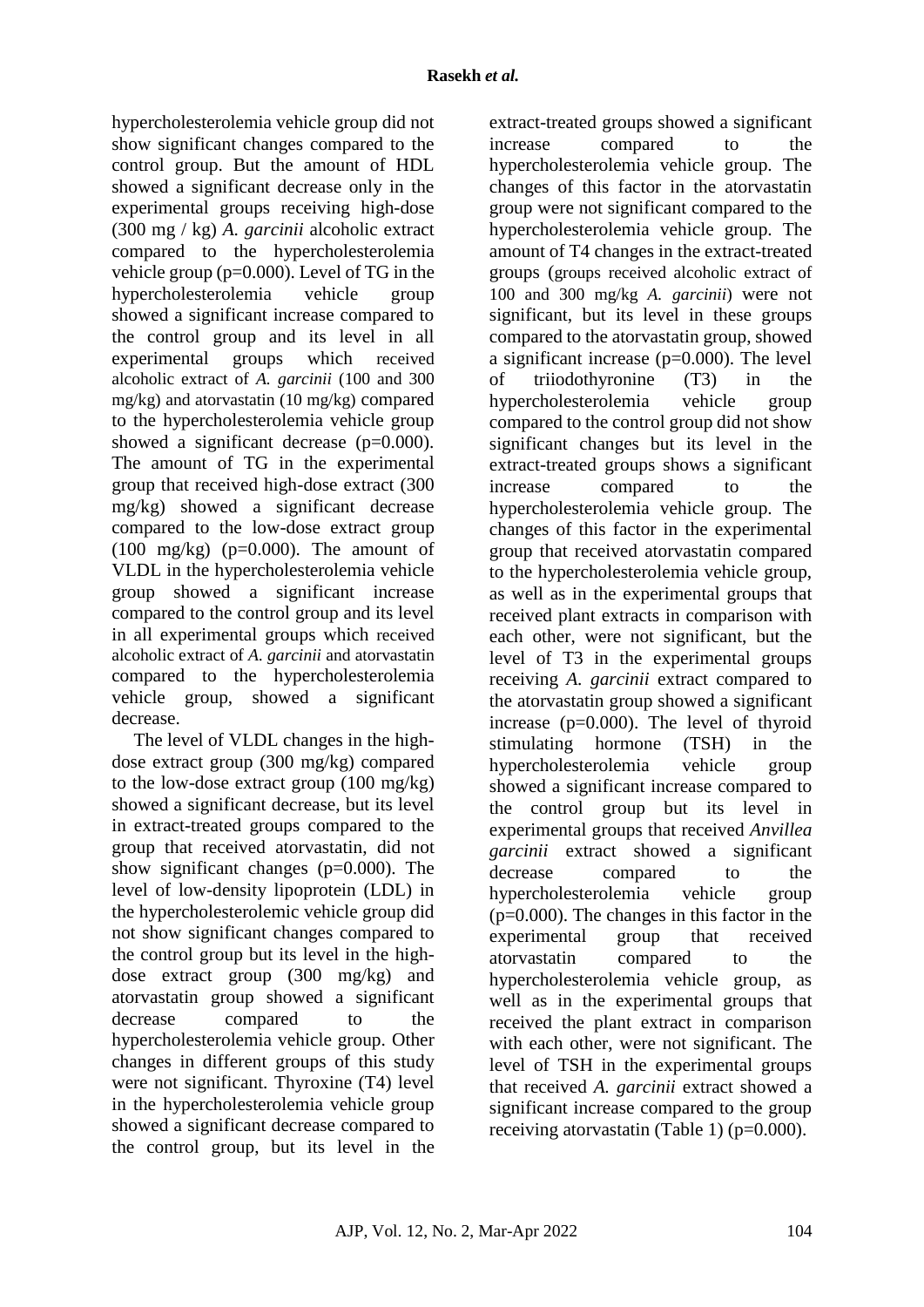#### *A. garcinii* **effects on lipid and thyroid**

|                               | Control           | Vehicle                | Anvilia gracini               | Anvilia gracini                  | Atorvastatin            |
|-------------------------------|-------------------|------------------------|-------------------------------|----------------------------------|-------------------------|
| Factors                       |                   |                        | $(100 \text{ mg/kg})$         | $(300 \text{ mg/kg})$            | $(10 \text{ mg/kg})$    |
| Cholesterol (mg/dl)           | $63.14 + 4.37$    | $76.57 \pm 1.81$ m     | $52.00 \pm 2.32 \alpha \beta$ | $47.28 \pm 1.79 \alpha B$        | $69.00 \pm 4.13 \alpha$ |
| TG (mg/dl)                    | $113.71 \pm 5.69$ | $137.57\pm 6.95$ m     | $78.00 \pm 6.78 \alpha$       | $61.42 \pm 1.86$ a $\pi$         | $70.85 \pm 3.23 \alpha$ |
| $LDL$ (mg/dl)                 | $22.71 \pm 1.74$  | $25.42 \pm 1.73$       | $20.85 \pm 1.51$              | $15.71 \pm 0.42\alpha$           | $19.28 \pm 0.74 \alpha$ |
| $HDL$ (mg/dl)                 | $14.85\pm0.70$    | $15.28 \pm 0.96$       | $13.75 \pm 0.64$              | $11.00 \pm 0.43 \alpha$          | $13.14\pm0.59$          |
| $VLDL$ (mg/dl)                | $22.00 \pm 1.25$  | $27.42 \pm 1.13$ m     | $17.28 \pm 1.30 \alpha$       | $11.85 \pm 0.63 \alpha \pi$      | $13.0.52\alpha$         |
| $TSH$ (ml/l)                  | $3.18\pm0.0$      | $5.90 \pm 0.27 \omega$ | $2.58 \pm 0.53 \alpha \beta$  | $1.71 \pm 0.19 \alpha \beta$     | $4.90\pm0.68$           |
| $T3$ ( $\mu$ g /dl)           | $2.45\pm0.27$     | $1.51 \pm 0.09$        | $3.02 \pm 0.33 \alpha$        | $3.67 \pm 0.29 \alpha \beta$     | $1.95 \pm 0.026$        |
| $T4 \left( \mu g / d \right)$ | 6.0.46            | $4.55 \pm 0.21$ m      | $7.97 \pm 0.45 \alpha \beta$  | 9.30 $\pm$ 0.42 $\alpha$ $\beta$ | $5.77\pm0.48$           |

Table 1. Comparison of the effects of alcoholic extract of aerial parts of *Anville agarcinii* and atorvastatin on lipid profile and thyroid hormones in hypercholesterolemic rats.

Each of the values represents the standard error±mean.  $\omega$ : p<0.001 compared to control group;  $\alpha$ : Significant changes in experimental groups which received alcoholic extract of *A. garcinii* and atorvastatin compared to the vehicle group (p=0.000); β: Significant changes in the experimental groups that received the plant extract compared to the atorvastatin group (p=0.000) and  $\pi$ : Significant differences between the plant extract treated groups  $(p=0.000)$ .

## **Discussion**

In general, the findings of the present study show that the lipid profile including cholesterol, triglycerides and VLDL in the hypercholesterolemic vehicle group increased compared to the control group, while the lipid profile in the experimental groups that received the *A. garcinii* alcoholic extract and atorvastatin decreased. The level of thyroxine in the vehicle group decreased compared to the control group, while the level of thyroid hormones increased in the experimental groups that received the *A. garcinii* alcoholic extract. The level of TSH hormone also increased in the vehicle group, while its level decreased in the experimental groups that received the alcoholic extract of the plant. Changes in thyroid hormones and TSH in the experimental group that received atorvastatin did not show significant changes compared to the control group.

According to the results of this study, the extract more effectively than atorvastatin, increased thyroid hormones and this effect is proportional to the dose of the extract. Also, the extract reduced TSH levels. Increased thyroid hormones can reduce TSH through a negative feedback mechanism (Zarei et al., 2014; Changizi-Ashtiyani et al., 2015).

As observed in the present study, *A. garcinii* increased thyroid hormones and decreased TSH. But in the control group where the level of thyroid hormones decreased, the level of TSH increased because it was released from the negative self-regulation mechanism of thyroid hormones. In the case of atorvastatin, although the lipid profile decreased, the amount of increase in thyroid hormones was not significant compared to other groups in this experiment. Therefore, it seems that this drug can reduce blood lipids through a mechanism of action which is different from that seen for thyroid hormones. Studies also show that atorvastatin, like other statins, is a competitive inhibitor of the enzyme HMG-COA reductase (3-hydroxyl-3 methylglutaryl-coenzyme A) and inhibits cholesterol production (Choubey et al., 2020; Talaei et al., 2018). The results of previous study also indicate the hypolipidemic effects of atorvastatin (Daniel et al., 2017).

Thyroid hormones change the amount and activity of lipolytic enzymes, lipoprotein lipase and hepatic lipase through their effect on gene expression (Diekman et al., 1995). *Anvillea garcinii* extract also increased thyroid hormones and decreased blood lipids. Therefore, one of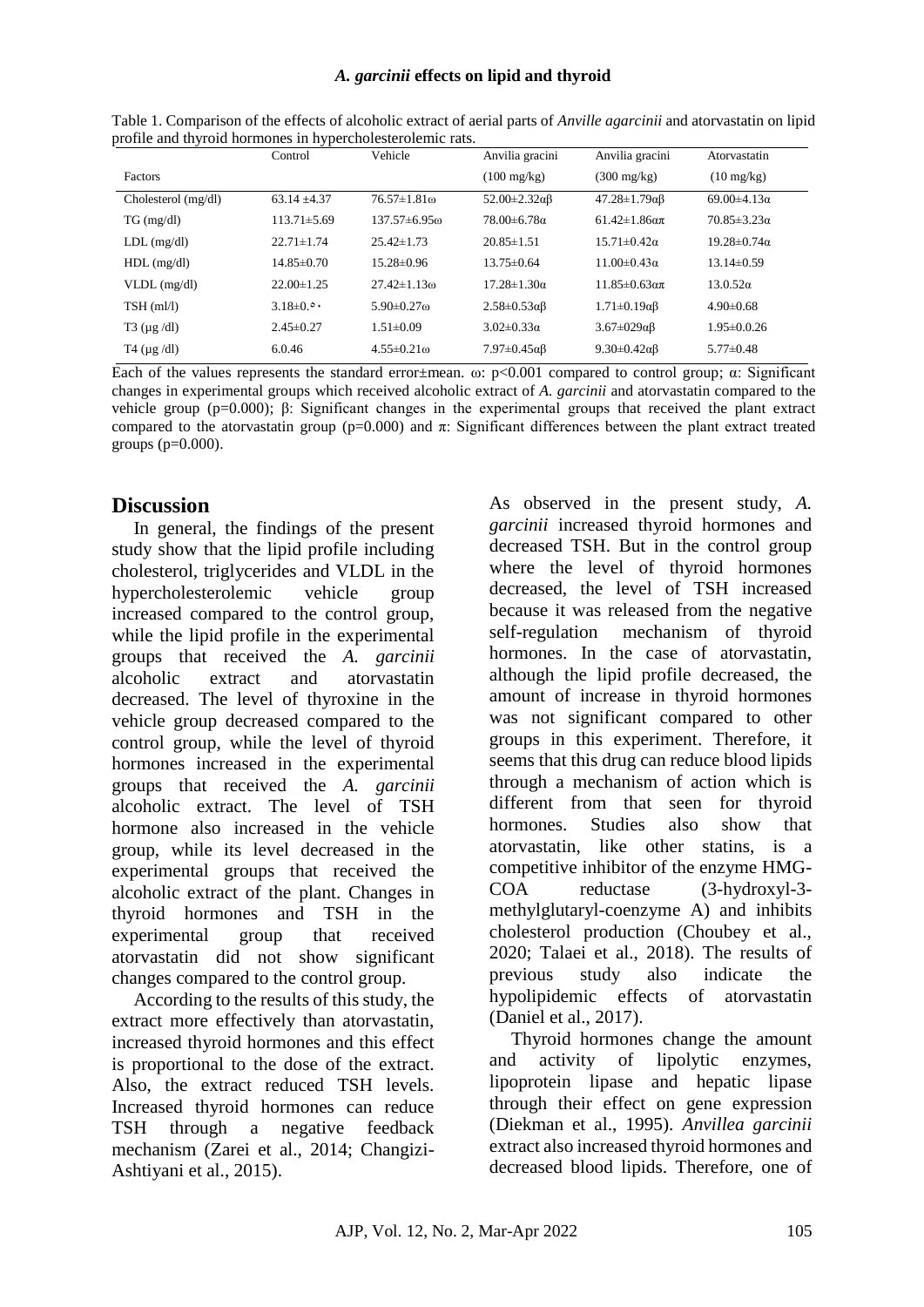the mechanisms of the effects of this extract on the lipid profile is inducing an increase in thyroid hormones. The aerial parts of this plant contain two hypoglycemic compounds called  $9 - \alpha$ -hydroxy parthenolide and 9 β-hydroxyparthenolide (Abdel-Sattar et al., 1996; Ulubelen et al., 1979). The researchers examined the antidiabetic, antioxidant and antiinflammatory properties of *A. radiata* in high-fat diet treated rats and found that the extracts of the aerial parts of the plant had a strong dose-dependent anti-inflammatory, anti-obesity and anti-diabetic activity. Anvillea extract probably inhibits αamylase and  $\alpha$ -glucosidase, and due to its antioxidant properties, it scavenges free radicals and protects pancreatic beta cells (Kandouli, 2017; Kharjul et al., 2014).

Therefore, the results of the present study on the reduction of blood lipids in rats treated with Anvillea extract are not far from expectations and are in line with the results of previous studies.

Anvillea aerial parts contain phenolic compounds (Talebi et al., 2015) and flavonoids (Perveen, 2018 a). Previous research has shown that medicinal plants' polysaccharides, flavonoids, oligo proteins, polypeptides, steroids, alkaloids and pectinin can well reduce the blood sugar and lipids (Zarei et al., 2012). Due to its antioxidant properties, increasing insulin sensitivity and inhibition of α-amylase and α-glucosidase activity, aerial parts extract of Anvillea has anti-hyperglycemic, antihyperlipidemic and anti-inflammatory activities and is effective in treating diabetes (Kandouli, 2017; Kharjul et al., 2014).

Blood lipid levels are inversely related to thyroid hormone levels, and as hormone levels increase, lipid levels decrease (Chin et al., 2014). Anvillea extract also increased thyroid hormones and decreased blood lipids. As a result, one of the possible mechanisms of the effects of this extract on the lipid profile is inducing an increase in thyroid hormones. With the use of atorvastatin, although the lipid profile decreased, but the amount of thyroid hormones increase was not significant. Atorvastatin inhibits the enzyme HMG-COA reductase and ultimately inhibits cholesterol production (Choubey et al., 2020; Talaei et al., 2018). Hydroalcoholic extract of *A. garcinii* increased thyroid hormones more effectively than atorvastatin. Alcoholic extract of this plant also reduced TSH and lipid profile in hypercholesterolemic rats. Due to the relationship between thyroid hormones and blood lipid levels with some neurotransmitters, it is recommended to study the effects of *A. garcinii* extract on dopamine and leptin levels and obesity gene expression.

### **Acknowledgment**

We are very grateful to Payame Noor University of Yazd, Taft Branch, Research Assistant that helped us in the implementation of this research project with the ethical code: IR.PNU.REC.1398.117.

### **Conflicts of interest**

The authors have declared that there is no conflict of interest.

# **References**

- Adibi A, Khoshvaghti A. 2019. A comparative study on the effects of *Linum usitatissimum* and *Rosa domascena* hydro-alcoholic extracts on body weight, thyroid hormones, and lipids profiles in rats. Shahid Sadoughi Uni Med Sci, 27: 1290-1301.
- Abdel-Sattar E, McPhail T. 2000. Cisparthenolid-9-one from *Anvillea garcinii*. Nat Prod, 63: 1587-1589.
- Abdel-Sattar E, Galal AM, Mossa GS. 1996. Antitumor germacranolides from *Anvillea garcinii.* Nat Prod, 59: 403-405.
- Aqababa H, Chobineh MA, Zarei A, Changizi-Ashtiyani S. 2016. The effect of ethanol extract of aerial parts of *Salvia hydrangea* L. on plasma biochemical factors in male rats with hypercholesterolemia. Qom univ med sci, 10: 78-85.
- Changizi-Ashtiyani S, Zarei A, Taheri S, Ramazani M. 2015. Effect of alcoholic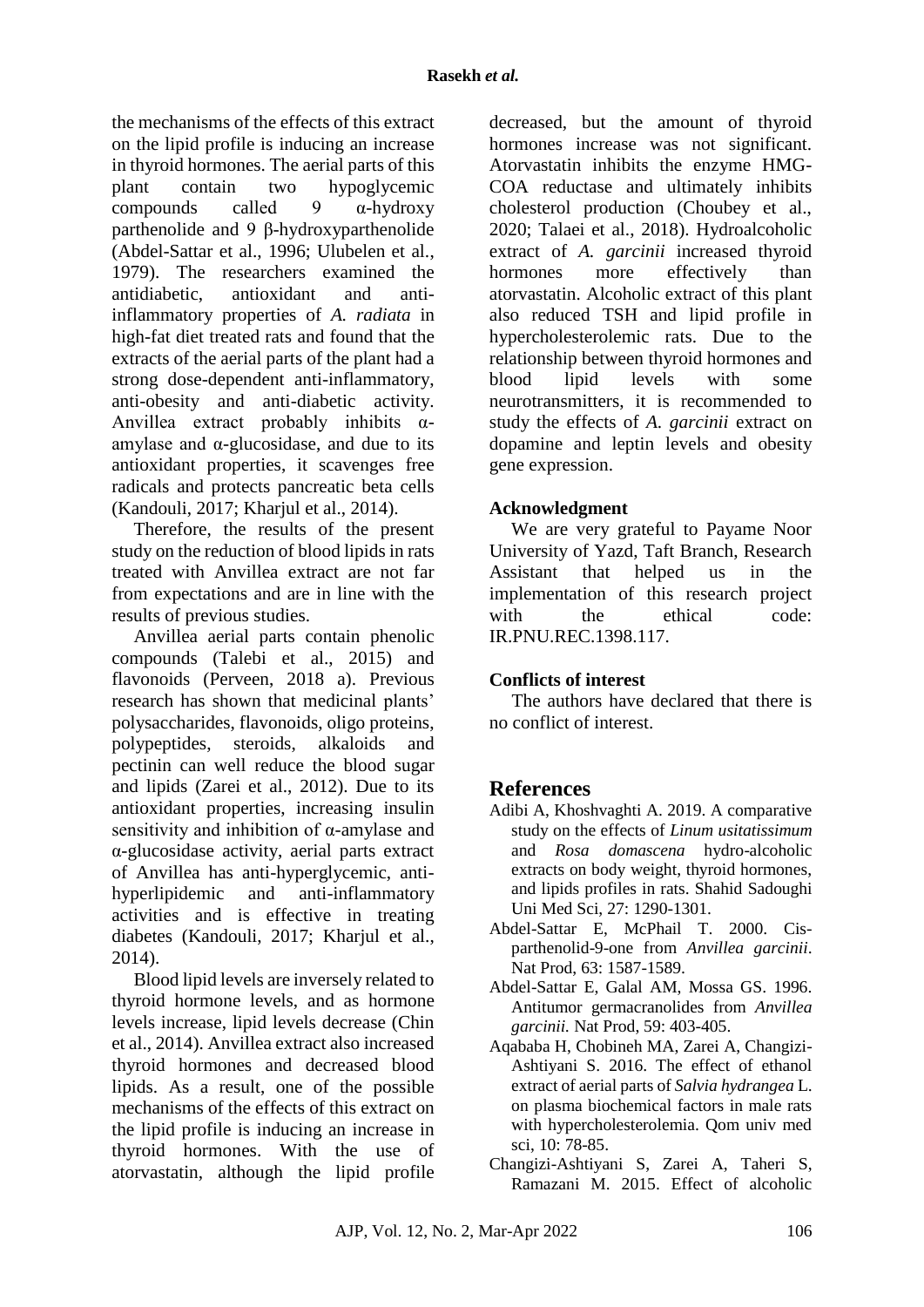extract of *Portulaca oleraceaon* serum level of thyroid hormones in hypercholestrolemic Rats. Gorgan Uni Med Sci, 17: 52-58.

- Chin KY, Ima-Nirwana S, Mohamed IN, Aminuddin A, Johari MH, Wan Ngah WZ. 2014. The relationships between thyroid hormones and thyroid-stimulating hormone with lipid profile in euthyroidmen. Int J Med Sci, 11: 349-355.
- Choubey P, Ankur BS, Ali MD, Cherian MD. 2020. Atorvastatin-induced eosinophilia. Therapeutics, 27: 125-132.
- [Daniel EN,](https://pubmed.ncbi.nlm.nih.gov/?term=Nixon+DE&cauthor_id=28391912) [Ronald JB,](https://pubmed.ncbi.nlm.nih.gov/?term=Bosch+RJ&cauthor_id=28391912) [Ellen SC,](https://pubmed.ncbi.nlm.nih.gov/?term=Chan+ES&cauthor_id=28391912) Nicholas T F, Sally H, Jordan EL, Michael ML, Karin LK, Judith AA. 2017. Effects of atorvastatin on biomarkers of immune activation, inflammation, and lipids in virologically suppressed, human immunodeficiency virus-1–infected individuals with lowdensity lipoprotein cholesterol, 130 mg/dL (AIDS Clinical Trials Group Study A5275). J Clin Lipidol, 11: 61-69.
- De Lira Mota KS. 2009. Flavonoids with gastroprotective activity. Molecules, 14: 979-1012.
- Diekman T, Lansberg PJ, Kastelein JJ, Wiersinga WM. 1995. Prevalence and correction of hypothyroidism in a large cohort of patients referred for dyslipidemia. Arch Intern Med, 155: 1490-1495.
- Efati M, Khorrami M, Zarei A, Raouf-Sarshoori J. 2016. Induction of an animal model of non-alcoholic fatty liver disease using a formulated high-fat diet. Babol Univ Med Sci, 18: 57-62.
- Handa SS, Khanuja SPS, Longo G, Rakesh DD. 2008. Extraction technologies for medicinal and aromatic plants. Earth, Environmental and Marine Sciences and Technologies, PP. 226, ICS-UNIDO Trieste, Italy.
- Hammiche V, Maiza K. 2006. Traditional medicine in central sahara: Pharmacopoeia of Tassili N' ajjer. Ethnopharmacology, 105: 358-367.
- Kandouli C. 2017. Antidiabetic, antioxidant and anti-inflammatory properties of water and n-butanol soluble extracts from saharian *Anvillea radiata* in high-fat-diet fed mice. Ethnopharmacology, 207: 251-267.
- Karr S. 2017. Epidemiology and management of hyperlipidemia. Am J Manag Care, 23: 139-148.
- Kharjul M, Gali V, Kharjul A. 2014. Antidiabetic potential of ethanolic extracts of Citrus maxima fruit peel and *Anvillea*

*garcinii*. Int J Pharm Inno, 4: 8-18.

- Miara MD. 2019. Herbal remedies and traditional knowledge of the Tuareg community in the region of Illizi (Algerian sahara). Arid Environments, 167: 65-73.
- Moumou M. 2011c. (Z)-6-Hy-droxy-1a,5 dimethyl-8-[(morpholin-4-yl)meth-yl]- 2,3,6,7,7a,8,10a,10b-octa-hydrooxireno[2′,3′:9,10]cyclo-deca-[1,2-b]furan-9(1aH)-one. Acta crystallographica section E: Structure Reports Online, 67: 1698-1699.
- Moumou M. 2010. 9α-Acetoxy-1β, 10αepoxyparthenolide. Acta Crystallographica Section E: Structure Reports Online, 66: 2395.
- Moumou M. 2011a. 9-Hydroxy-4, 8-dimethyl-12-(piperidin-1-ylmethyl)-3, 14 dioxatricyclo- [9.3.0. 0 2, 4] tetradec-7-en-13-one. Acta Crystallographica Section E: Structure Reports Online, 67: 2768-2769.
- Moumou M. 2011b. 5,8-Dimethyl-3-methylene-2-oxo-3,3a,4,5,5a,6,8a,8b-octa-hydro-2H-1-oxa-s- indacene-5-carbaldehyde. Acta Crystallographica Section E: Structure Reports Online, 67: 1479.
- Moumou M. 2012. Access to new sequiterpenoids by catalytic acid rearrangement of 9α-hydroxyparthenolide. Tetrahedron Letters, 53: 3000-3003.
- Moumou M. 2011d. 12-Anilinomethyl-9αhydroxy-4, 8-dimethyl-3, 14-dioxatricyclo- [9.3.0. 02,4] tetra-dec-7-en-13-one. Acta Crystallographica Section E: Structure Reports Online, 67: 1388-1389.
- Perveen S. 2018a. Hepatoprotective and cytotoxic activities of *Anvillea garcinii* and isolation of four new secondary metabolites. J Nat Med, 72: 106-117.
- Perveen S. 2018b. Antiulcer activity of different extracts of *Anvillea garcinii* and isolation of two new secondary metabolites. Open Chemistry, 16: 437-445.
- Shekar-Forosh S, Changizi-Ashtiyani S, Attari M. 2012. The effect of *physalis alkekengi* alcoholic extract on thyroid hormones concentrations in rats. Zahedan J Res Med Sci, 13: 1-7.
- Talaei A, Mahmoudpoor M, Shahdost M. 2018. The effect of atorvastatin on blood glucose and inflammatory markers in patients with type two diabetes. J Arak Uni Med Sci, 21: 40-47.
- Talebi E, Kumar Sh, Nasrollahi I. 2015. Quantitative estimation of total phenolic contents of the essential oil *Anvillea*